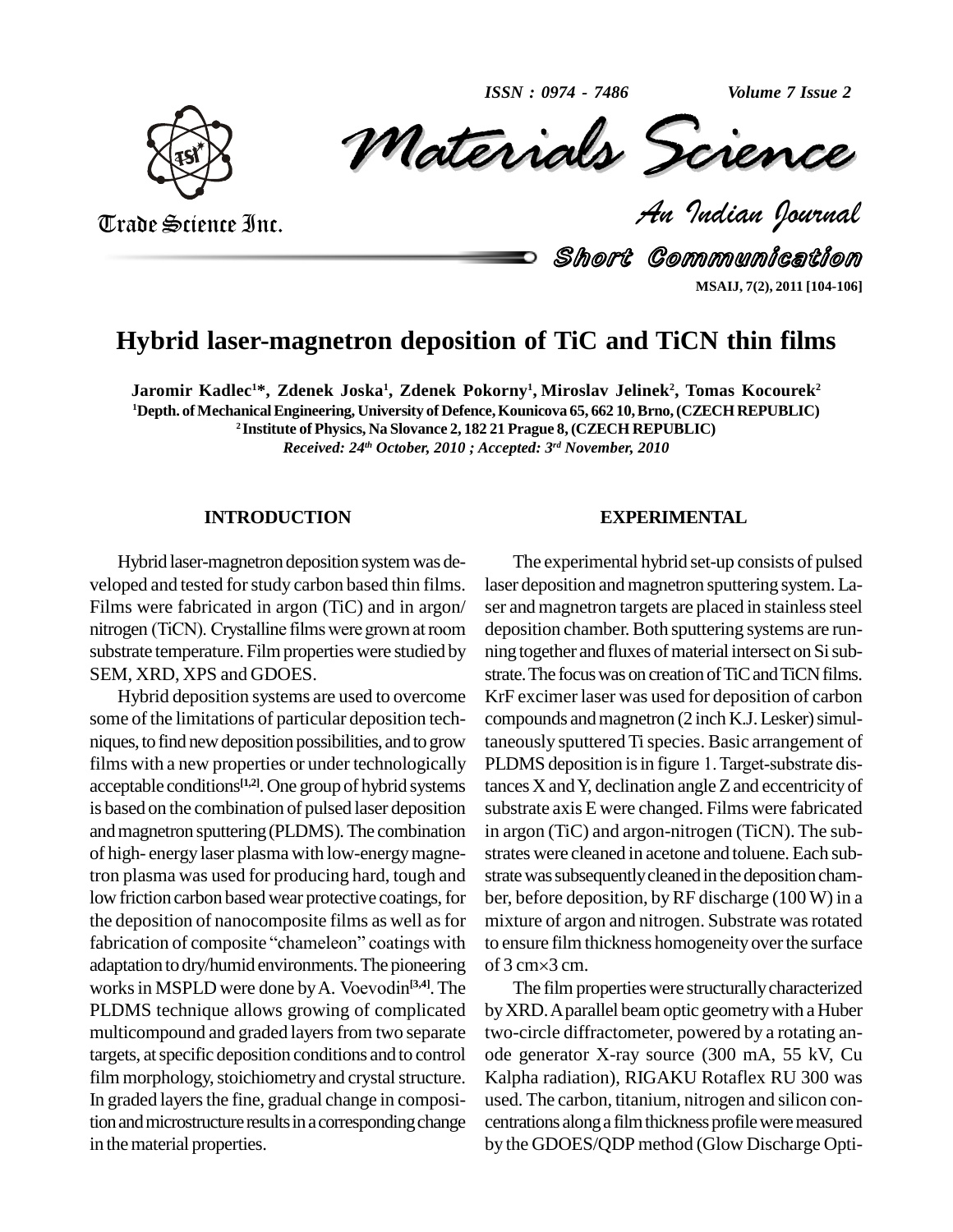100

80

60

40

20

0

0

 $0.4$ 

Atomic percent



I

I

**TD 22** 

 $1.6$ 

C

N

Ti

Si



**technology (magnetron power 50W, laser energy density 11 J.cm-2 , rep. rate 20 Hz, growth rate 14 nm/min)**



**Figure 3 : Example of atomic concentration of elementsinTiCN films(GDOES)**

cal Emission Spectroscopy/ Quantitative Depth Profiling) using a LECO system type SA 2000. Information was taken from 4 mm diameter surface. XPS data were strates in nitrogen ambient of 0.3 Pa. Magnetron power ing) using a LECO system type SA 2000. Information grows taken from 4 mm diameter surface. XPS data were strameasured in a  $2\times10^{-8}$  Pa base pressure UHV chamber was equipped with Mg Kalpha radiation at 1253.6 eV Xray source.

 $0.8$ 

Depth [µm]

 $1.2$ 

The focus was on TiC and TiCN layers. Titanium carbide based materials exhibit an unique combination TiC was measured (Figure 2). of physical properties such as high hardness, low friction coefficient, high thermal conductivity, and high thermal stability. TiCN thin films are used for improvement of adhesion of carbon based thin films as an interlayer prior to carbon based deposition **[5,6]**.

# **TiC**

TiC magnetron was used for sputtering of titanium

target and laser for ablation of carbon target. Films were grown at room substrate temperature  $(T_{s})$  on Si subwas changed between 50-200W.The following depo sition configurations were tested (Figure 1). was changed between 50-200 W. The following deposition configurations were tested (Figure 1).<br> $X = 45$  mm, Y = 63 mm, angle Z = 23°, E = 5-10 mm,

**RESULTS AND DISCUSSION**  $X = 45$  mm,  $Y = 75$  mm, angle  $Z = 45^\circ$ ,  $E = 0$  mm. sition configurations were tested (Figure 1).<br>X = 45 mm, Y = 63 mm, angle Z =  $23^{\circ}$ , E = 5-10 mm,<br>X = 40 mm, Y = 85 mm, angle Z =  $45^{\circ}$ , E = 10 mm,  $X = 45$  mm,  $Y = 63$  mm, angle  $Z = 23^{\circ}$ ,  $E = 5\text{-}10$  mm,<br> $X = 40$  mm,  $Y = 85$  mm, angle  $Z = 45^{\circ}$ ,  $E = 10$  mm,<br> $X = 45$  mm,  $Y = 75$  mm, angle  $Z = 45^{\circ}$ ,  $E = 0$  mm.

> The best film homogeneity was reached for configuration (b).In all three configu-rations a crystalline The best film homogeneity wa<br>figuration (b). In all three configu-r.<br>TiC was measured (Figure 2).

# **TiCN**

**W.** Laser fluence on the<br>
The stream of material<br>
on rate (4-14 Hz). Ambi-<br>
as adjusted in region from<br> *Materials* Science *An*netron and lasertarget was used. DC magnetron sput-TiCN for deposition the configuration (b) of magtered Ti and operated at 150 W. Laser fluence on the carbon target was 15 J.cm-2 . The stream of material was changed by laser repetition rate (4-14 Hz). Ambient argon-nitrogen pressure was adjusted in region from